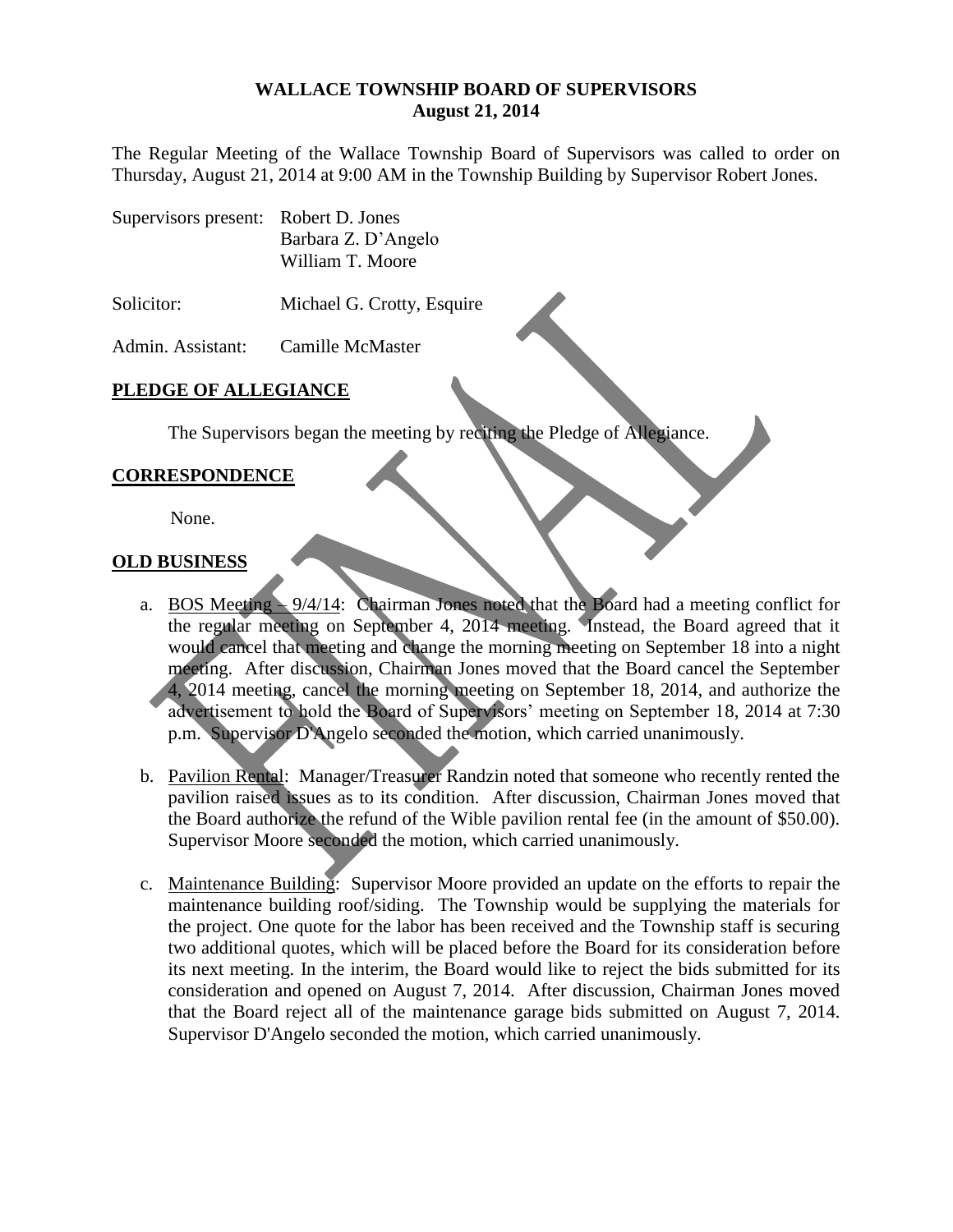- d. Employee Handbook Update and Time Clock: Chairman Jones noted that the Township Solicitor has been requested to provide an update/review to the Township Employee Handbook. In the course of doing so, Solicitor Crotty noted that the current policy lacked procedures/rules for hourly employees clocking in for work. He prepared a draft policy amendment for the Board's consideration. Chairman Jones noted that he would like Manager/Treasurer Randzin to research quotes for the purchase of an electronic timecard system, which Supervisor Moore indicated would provide better integration and record keeping. After discussion, Chairman Jones moved that the Board approve the timecard/timekeeping employee policy amendment in the form as presented by the Township Solicitor. Supervisor D'Angelo seconded the motion, which carried unanimously.
- e. Concert in the Park: Chairman Jones noted that the Concert in the Park has been scheduled for September 20, 2014. A discussion was held as to the bands, music samples, the quote from the promoter (Jacob Long of the Audio Firm), and the potential for a rain date. After discussion, the Board agreed not to consider a rain date. Solicitor Crotty also noted that the Township's standard contract terms and conditions would be sent with the approval/authorization from the Township. Supervisor Moore requested that it include a provision that the music be appropriate for all age groups and subject to approval by the Board. After discussion, Chairman Jones moved that the Board approve the quote of The Audio Group (Jacob Long) in the amount of \$3,500, with a \$1,500 deposit, and no rain date, subject to the standard Township contract terms and conditions as modified per the discussion. Supervisor D'Angelo seconded the motion, which carried unanimously. Supervisor Moore requested that the Park and Rec Committee provide its proposed language for the announcement of the event asap, because the Township is planning to mail the newsletter on August 22<sup>nd</sup>. It is noted that Chairman Jones left the meeting at this point, at 9:21 a.m., and the meeting was hereafter presided by Vice-Chair, Supervisor D'Angelo.
- f. Indiantown Schoolhouse: Supervisor Moore noted that he recently met with a contractor to get a quote for the removal of the dilapidated flooring from the Indiantown Schoolhouse. It is expected that it will be presented for the Board's consideration at its September meeting.
- g. Township Municipal Building: Supervisor D'Angelo inquired as to the status of the security system installation. Manager/Treasurer Randzin noted that the system is installed, but the Township is waiting for delivery of additional equipment to link the system with the door key fob system.
- h. Property Maintenance Code: As a follow up from the discussion at the last meeting, Supervisor Moore noted that the Township would like to pursue adopting its own property maintenance code (instead of the International Property Maintenance Code). Solicitor Crotty presented an initial draft for the Board's review, and a discussion was held as to various aspects of the draft. Scott Jeunger inquired about enforcement efforts directed toward trash (mattresses or TVs) in front yards of certain properties. The Board requested that Mr. Juenger fill out a complaint form for any current issues, so that they can be processed by the Code Enforcement Officer.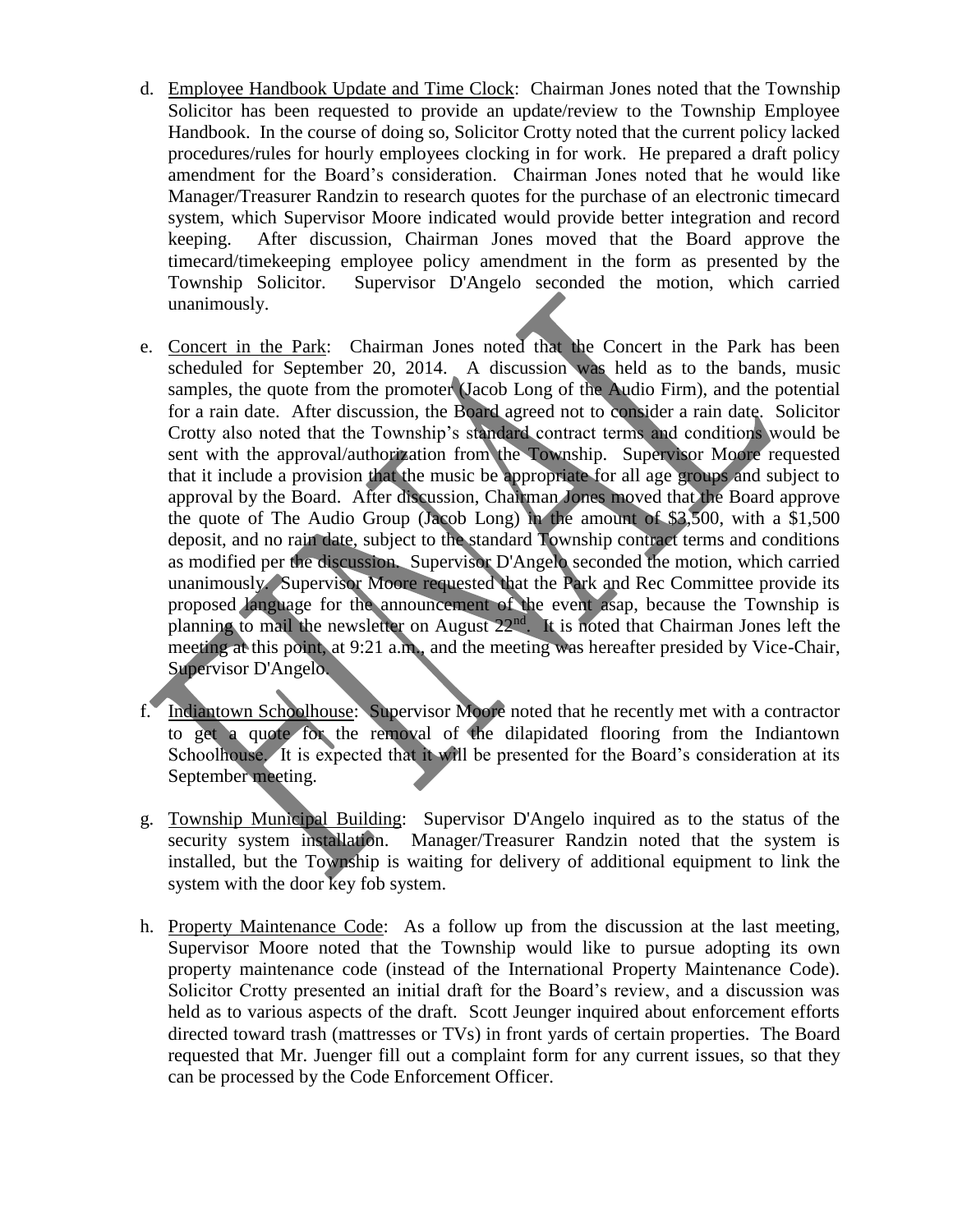## **PENNSYLVANIA STATE POLICE**

None.

### **GLEN MOORE FIRE COMPANY**

GMFC Captain Mike King noted that the Fire Company would be providing food (pork sandwiches) for the Concert in the Park, rain or shine. Food service would start around noon.

### **EMC**

No report.

## **DARC**

No report.

# **HISTORICAL COMMISSION/TOWNSHIP ARCHIVIST**

Manager/Treasurer Randzin noted that the archivist, John Miller, advised that the report from the Historical Society of Pennsylvania (through its Hidden Collections Initiative) will be presented to the Township on August 27, 2014.

# **GLENMOORE VILLAGE ENHANCEMENT COMMITTEE**

Scott Juenger presented a brief report on behalf of the GMVEC. He believes that renderings were recently completed and the Committee is waiting to receive them. A discussion was also held as to the potential for a trail on the Authority property. Supervisor D'Angelo noted that the County Planning Commission is planning a survey/review of the entirety of the Struble Trail, and the Township's efforts in this regard should be informed by the County's plans. Mr. Juenger was invited to attend the next planning commission meeting. Lastly, Mr. Juenger noted that the school zone sign application was submitted to PennDOT and is awaiting approval.

### **NEW BUSINESS**

a. Camp Indian Run Request for Escrow Release: Supervisor D'Angelo noted that the Board received a recommendation from the Township Engineer of the escrow release request submitted by Rotelle for the Camp Indian Run development. The request was submitted and reviewed in two ways: as a request for a full escrow release; and as an interim escrow release request. After discussion, Supervisor D'Angelo moved that the Board deny the request for the full escrow release for the Camp Indian Run subdivision pursuant to the Township Engineer's August 7, 2014 release report. Supervisor Moore seconded the motion, which carried with the votes of both Supervisor D'Angelo and Supervisor Moore. Next, Supervisor D'Angelo moved that the Board approve escrow release #5 for the Camp Indian Run subdivision in the amount of \$20,412.90 pursuant to